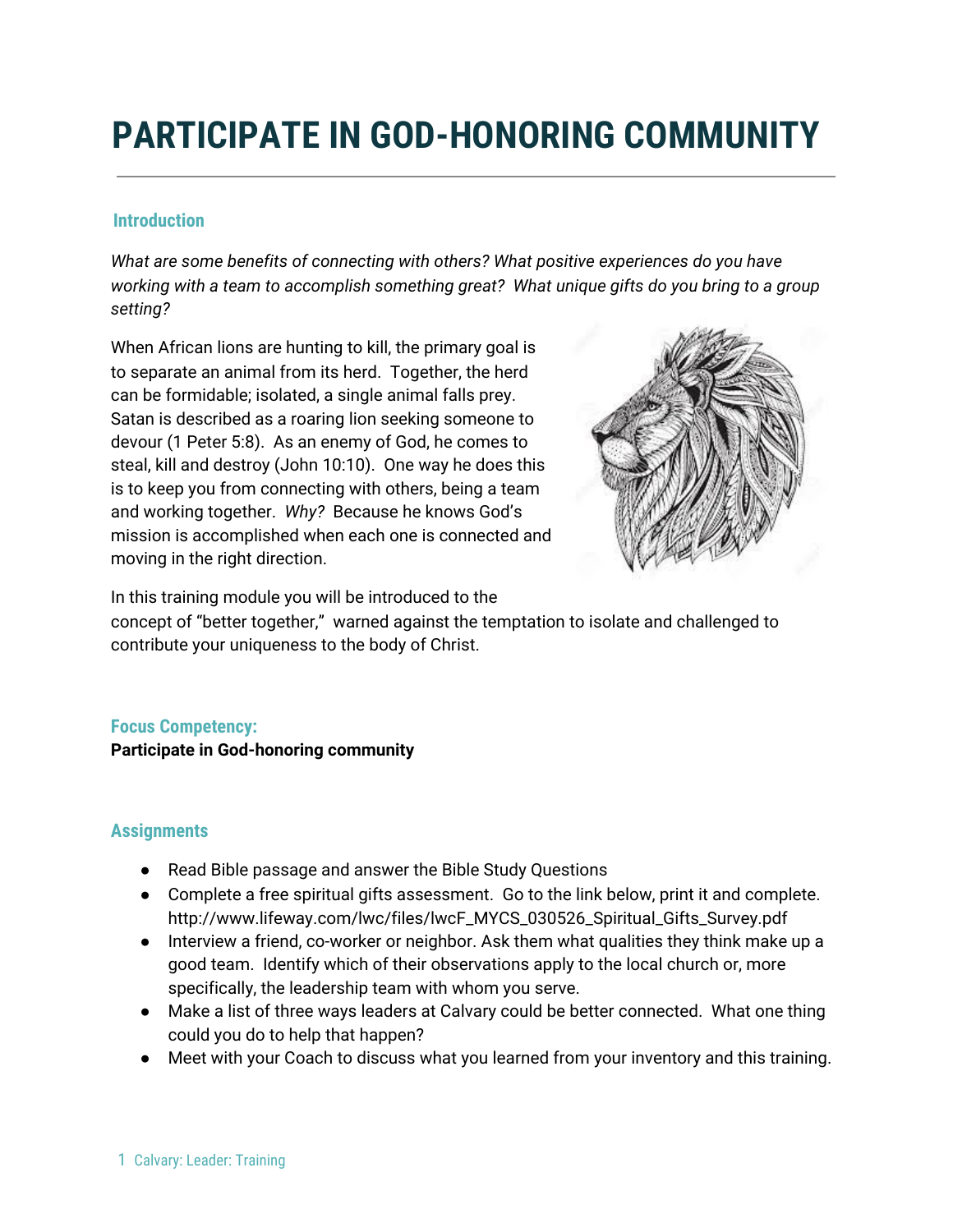#### **Read Ephesians 4:1-6**

*"I, therefore, the prisoner of the Lord, entreat you to walk in a manner worthy of the calling with which you have been called, with all humility and gentleness, with patience, showing forbearance to one another in love, being diligent to preserve the unity of the Spirit in the* bond of peace. There is one body and one Spirit, just as also you were called in one hope of your calling; one Lord, one faith, one baptism, one God and Father of all who is over all *and through all and in all.*

# **Bible Study Questions**

- Underline the qualities Paul identifies will positively affect our unity with one another. Circle each "one" mentioned in this passage.
- Examine the list of qualities you just underlined. If everyone on the leadership team was displaying these qualities how would the local church be affected? What if leaders were displaying opposite qualities to the ones mentioned? What effect would that have?
- Which of these qualities comes more easily for you? Which of these qualities is an area needing more attention?

## **Better Together**

The twelve disciples. Peter and John. Paul and Silas. Paul and Timothy. Aquila and Priscilla. These and countless others have realized that life and ministry are better together.

Togetherness, or unity, can be difficult if we choose selfishness and conceit. But when we choose to humbly serve one another, moving forward together is a joy (Philippians 2:3-4)!

- Together, we are stronger (Ecclesiastes 4:9-12)
- Together, we complement one another's strengths (1 Corinthians 12:12-13)
- Together, we better endure suffering (Acts 16:23-32)
- Together, we glorify God (Matthew 5:16-17)

An old African proverb says, "If you want to go fast, go alone. If you want to go far, go together." Alone, the global mission of the church is impossible to fulfill (Matthew 28:19-20). But together, in the power of the Holy Spirit, we can fulfill God's mission for us.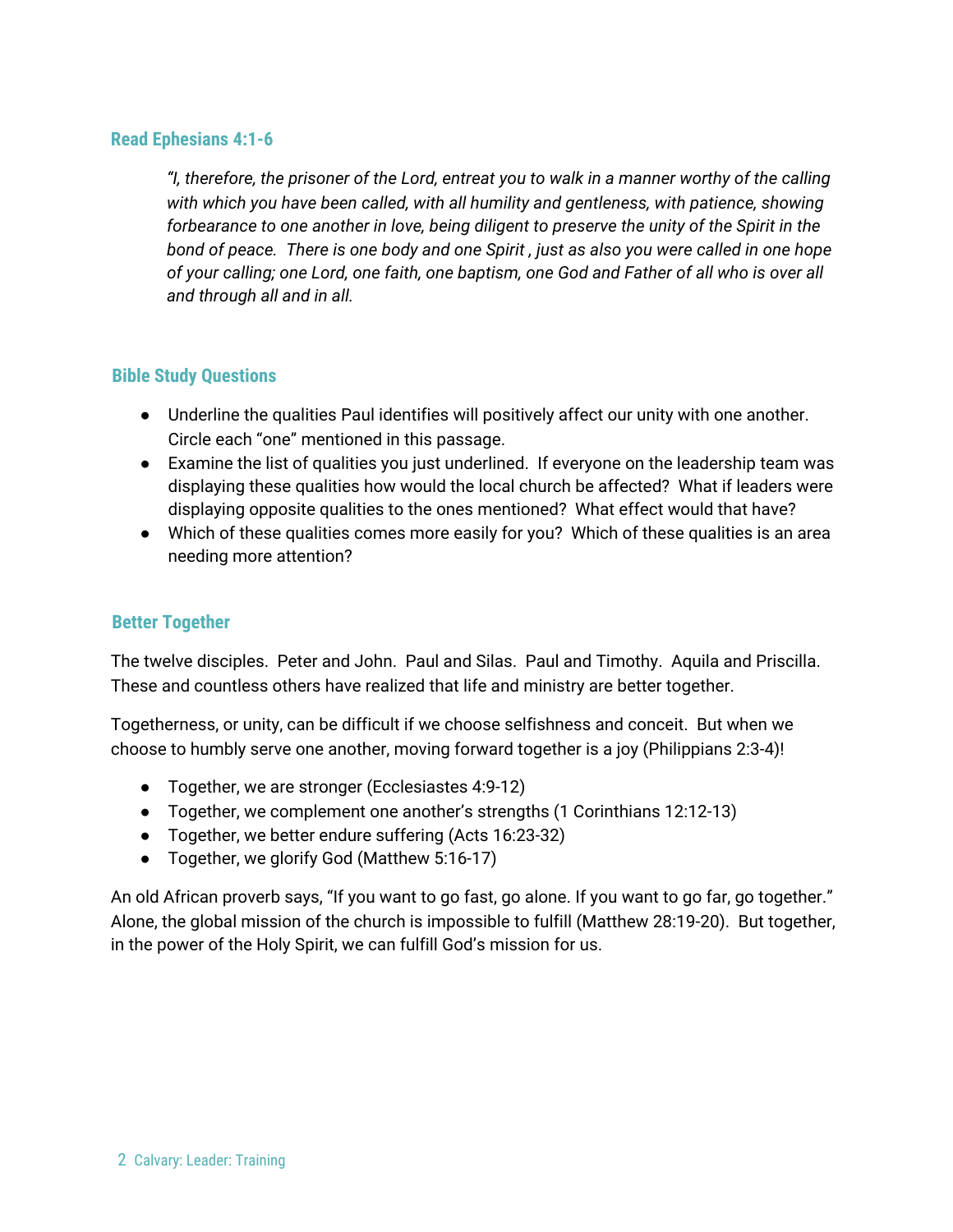## **Dangers of Isolation**

Disconnection can quickly lead to isolation. When leaders become disconnected and/or isolated they are prime candidates for spiritual attack and failure. Pastor and leadership consultant Eric Geiger says that when leaders are disconnected they remove themselves from being cared for by others, being confronted by others and being taught by others<sup>1</sup>. And this is a recipe for disaster!

If not cared for, a leader can seek out the "comfort" of unhealthy substitutes when difficult seasons come. If not confronted by others, sin can fester in the darkness and, like a cancer, wreak havoc on the body. If not taught by others, arrogance and pride can inflate to life-threatening proportions.

So how do we prevent the dangers of isolation from becoming ours? We connect. We admit when we need help or encouragement. We admit our weaknesses, missteps and vulnerabilities. We move toward others when it's inconvenient and uncomfortable. We allow ourselves to be corrected and then turn back to holiness. We posture our hearts to learn from and alongside others.

When we connect, resisting the temptation to be alone, we stand against the evil one's ploy, free to continue the mission.

# **One Body; Different Parts**

Connected, we are one body. Jesus is the head. We are His arms, feet, mouth, nose, gallbladder, etc. The body functions to its full potential when each part is healthy and fulfilling its God-designed purpose. Every part of the body is essential. No part, or person, is more or less important than another. Each one is needed. Paul describes this truth in 1 Corinthians 12:14-18.

*"For the body is not one member, but many. If the foot should say, 'Because I am not a* hand, I am not a part of the body,' it is not for this reason any the less a part of the body. And if the ear should say, 'Because I am not an eye, I am not a part of the body,' it is not for *this reason any the less a part of the body. If the whole body were an eye, where would the hearing be? If the whole were hearing, where would the sense of smell be? But now God has placed the members, each one of them, in the body, just as He desired."*

Since, as one body, we are all connected, if any part of the body is missing, malnourished or diseased the whole body is limited. As part of the body, you are responsible to pursue health because your condition impacts the whole body. When you are not connecting with the body,

 $^1$  Geiger, Eric. 6 Reasons Why Isolated Leaders are Dangerous Leaders, lifeway.com, October 27, 2017